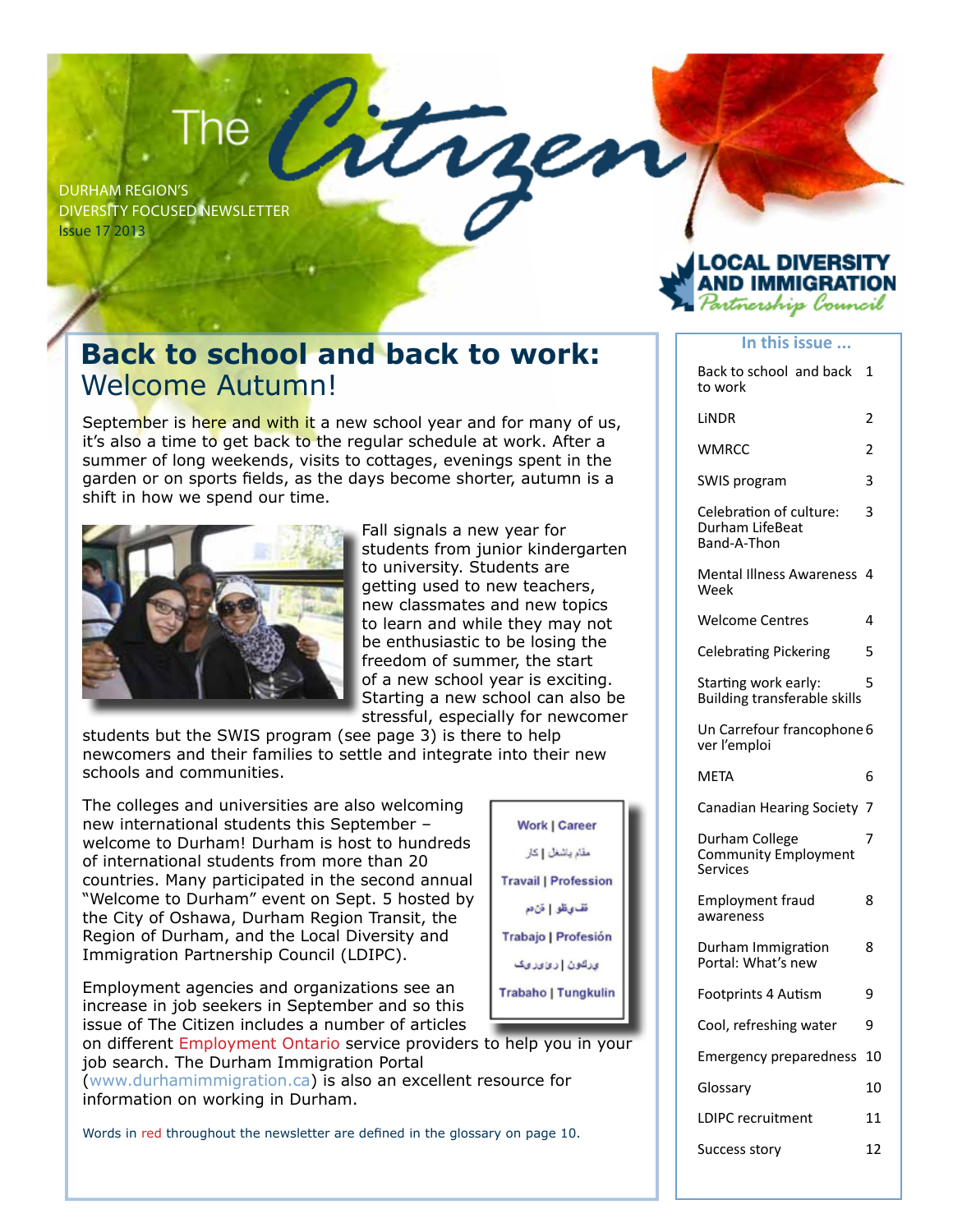#### **LINDR:** Supporting literacy in Durham to improve job readiness

Whether you have lived in Durham for years or are newly arrived, sometimes we all need a bit of help. The Literacy Network of Durham Region (LiNDR) is one of sixteen organizations across Ontario that provides resource and research support to Literacy & Basic Skills programs. Providing service across the region, LiNDR conducts regular planning sessions with local literacy agencies to ensure that adults can access reading, writing and math upgrading in order to pursue further education, employment or independence goals.

Recently, LiNDR has developed a process called Enhancing Pathways that helps employment counsellors and community agencies determine clients' need for literacy or language programming. This project resulted in a referral chart that can be used to help people get to the specific type of education programs they need in order to be successful.

Since the spring of 2013, LiNDR has also worked with several other provincial and regional agencies across Ontario to develop a model for introducing Career Ladders. Career Ladders allow job seekers and



workers of various skill levels opportunities to enter or advance into employment and training. This process accommodates the logistical challenges faced by workers who are trying to upgrade their skills and maintain a job at the same time.

For more information on the Literacy Network of Durham Region, please call 905-725-4786 or email jakata@lindr.on.ca.

> Jennine Agnew-Kata Executive Director, LiNDR

### **WMRCC:** Celebrating 20 years in Durham

When a small group of dedicated volunteers came together in 1993 in Ajax their goal was clear: to establish an organization which would provide services and programs to support the most vulnerable population in Durham region. The organization was borne out of a needs assessment on violence against women in Durham region. The immigrant and racialized women who participated in the study recommended that a counseling centre focusing on issues affecting them was needed. Women's Multicultural Resource and Counselling Centre of Durham (WMRCC) is the name of that organization.

Today, WMRCC of Durham has supported and provided innovative programs and services to thousands of women, youth and children from diverse backgrounds with lived experience of violence and abuse. Other issues faced include immigration, settlement, integration, housing, employment, skills training and legal issues. Our service users come from different cultures, nationalities, religions, age groups, class, education, income levels, ability and sexualities.

The mission, values, goals and objectives of WMRCC of Durham remains so relevant 20 years after its inception. At WMRCC of Durham, we are committed to eradicating violence against women, youth and children; equity and access through a community process that respects diversity, inclusiveness and social justice. On June 15, 2013, WMRCC of Durham celebrated its 20th Anniversary of Building Hope in the community in a stylish way.

For more information about the work of WMRCC of Durham, please visit wmrccdurham.org, or contact us at info@wmrccdurham.org or 1-877-454-4035.

Esther Enyolu Executive Director, WMRCC

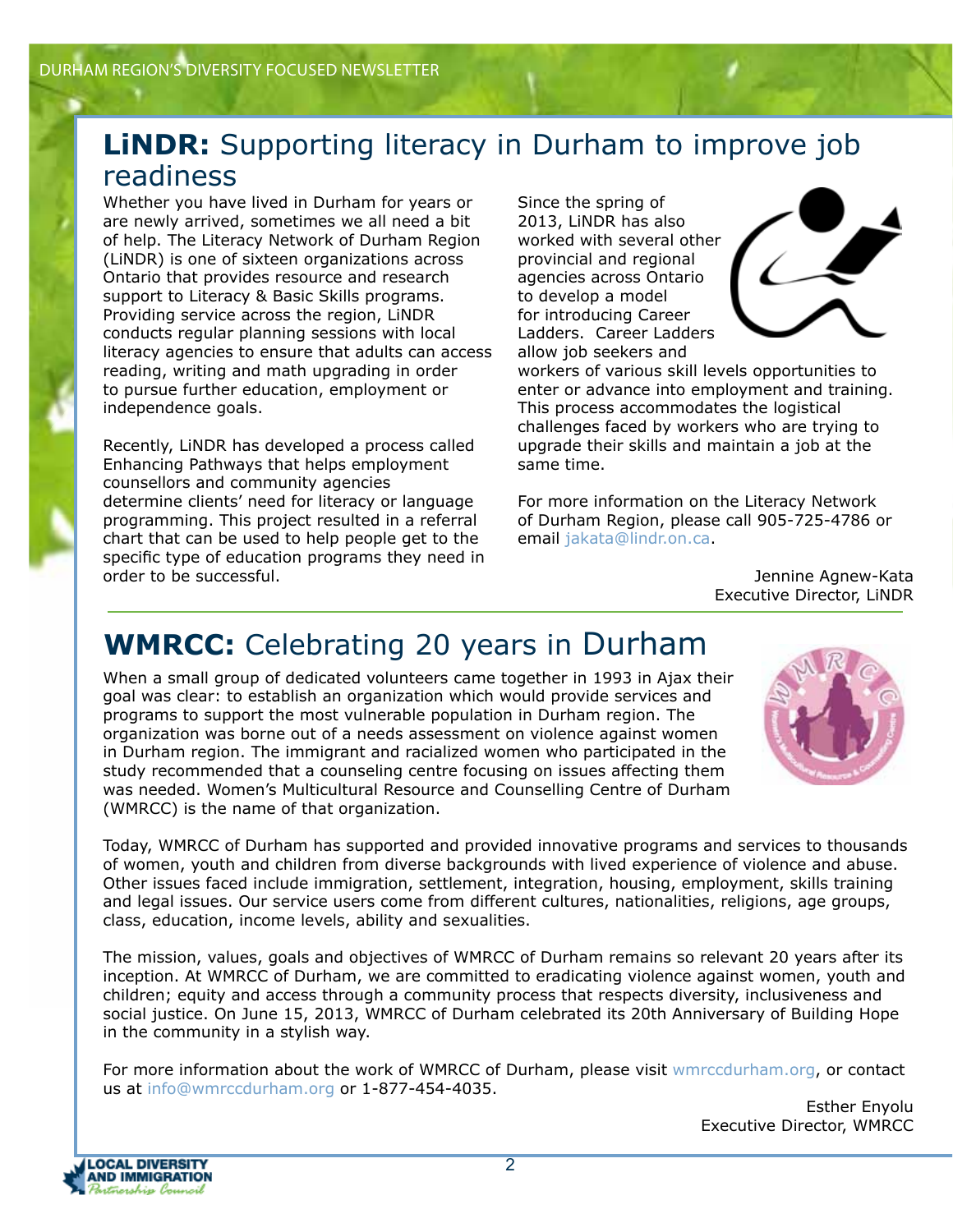# **SWIS:** Settlement Workers in Schools program<br>The Settlement Workers in Schools (SWIS) program places settlement

workers from community agencies in both elementary and secondary<br>schools with high numbers of newcomer students. This program is funded by<br>Citizenship and Immigration Canada The Settlement Workers in Schools (SWIS) program places settlement workers from community agencies in both elementary and secondary Citizenship and Immigration Canada.

Settlement workers contact newcomer parents and secondary students to help them with their settlement needs, make referrals to more specialized community resources, provide group information sessions for newcomer parents and youth and provide orientation to school staff about newcomer needs.



The Citr

program but it is only one day in length. This program provides a basic introduction for newcomer<br>students to provide a positive foundation for parents and students to interact with the school and<br>settlement worker. The two main SWIS orientation programs are the Newcomer Orientation Week (NOW) and the Welcome and Information for Newcomers (WIN) program. The NOW program provides newcomer high school students with an orientation over a 3.5 day period during the summer. This program helps to orient students to their school by using Peer Leaders (students who were newcomers in recent years). The WIN program helps students entering grades 6 and 7 by using the same elements of the NOW program but it is only one day in length. This program provides a basic introduction for helioconter<br>students to provide a positive foundation for parents and students to interact with the school and settlement worker.

For more information about the SWIS program in your child's school, contact the SWIS team at the Subheadline to go here. New Canadians Centre (www.nccpeterborough.ca/?page\_id=2748) for schools in Clarington. For schools in the rest of Durham, contact CDCD at www.cdcd.org.

> **Lorem insurance of order site and consected**  $O$ Manager, SWIS Durham

> > nul- la

### A celebration of culture: Durham LifeBeat Band-A-Thon

Subheadline to go here. sector; service clubs; law enforcement organizations; local schools, colleges and branes and the RVI universities; the business sector; press and media outlets - locally and nationally; and, different throughout Durham in support of Durham LifeBeat 2013. Durham LifeBeat is a 24 hour Band-A-Thon System Foundation (RVHSF) Ajax- Pickering hospital. Fusce justo massa, massa, massa, massa, massa, massa, massa, massa, massa, massa, massa, massa, mass With community support from a broad cross section of civil society that includes: multicultural and religious organizations; the social service levels of government, excitement is building Musical Fundraiser, for the Rouge Valley Health

end your bigger for the Ennear Bana American<br>initiative has been set at \$100,000. Ever Giving Foundation musicians and singers will again use the successful 24 hour non-stop concert approach for their band A Thon event at Fickering High-<br>School. Musicians, dancers and singers from local This year's goal for the 24 hour Band-A-Thon for their Band-A-Thon event at Pickering High schools, colleges and universities, plus performers from throughout Durham region representing

amerent muticulturar<br>organizations will also be  $\frac{1}{2}$ and 28 to raise funds for different multicultural performing on Sept. 27 the RVHSF.

Band-A-Thon organizers libero are adopting a two-

fold approach to raising funds for the RVHSF.<br>All artists marfame we and nartisination organizations have been asked to gather pledges to support the fundraising initiative. Secondly, organizers are approaching local businesses in the community and asking them directly to become a corporate sponsor of the fundraiser. For more on Durham LifeBeat 2013, please visit All artists, performers, and participating www.durhamlifebeat.com.

> pulvinar ligula non ipsum. Ut rutrum Roland Rutland eroluthan baha'i Durham

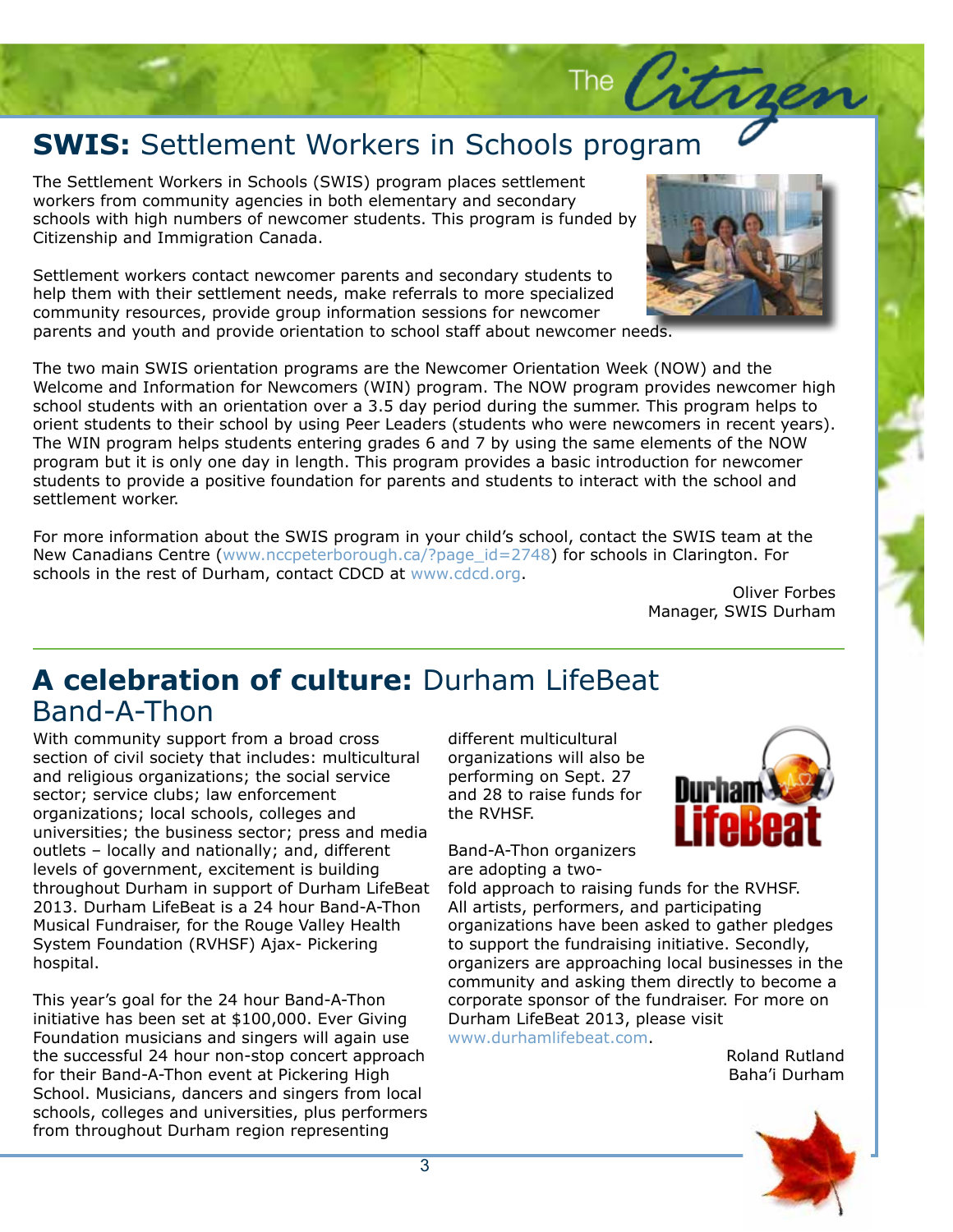

In Canada, Ontario and Durham region, if you are experiencing mental illness, you are not alone.

The 2013 Mental Illness Awareness Week (MIAW) will be held Oct. 6 to 12. MIAW is a national public education campaign held annually to create better understanding of the reality of mental illness. Posters, brochures and bookmarks featuring the stories of Canadians living in recovery from mental illness are part of the Canadian Alliance on Mental Illness and Mental Health (CAMIMH) campaign Faces of Mental Illness, a campaign working to help reduce stigma attached to mental illness.

It is estimated that 1 in 3 Canadians experience mental health problems each year. However it is not just those with mental health problems who are affected, so are their friends and family. MIAW helps to eliminate stigma and increase awareness of mental illness.

On Oct. 2, the Faces of Mental Illness breakfast on Parliament Hill will bring together Members of Parliament, prominent decision makers, CAMIMH members, and faces of the Faces of Mental Illness campaign to engage in a discussion about the need for increased access to mental health services.

For more information please visit www.camimh.ca/ mental-illness-awareness-week-english/.

If you or a family member are looking for mental health support in Durham, you can contact Durham Mental Health Services (www.dmhs.ca) or the Ontario Shores Centre for Mental Health Sciences (www.ontarioshores.ca).

There are a number of community outreach programs in Durham that work to combat the stigma of mental illness. If you're interested in having speakers visit your school or workplace, contact the TAMI program (tamidurham.ca) or the Community Education program at Ontario Shores (www.ontarioshores.ca/cms/One. aspx?portalId=169&pageId=434).

Moving to a new country can be a very stressful time. There are a number of community supports to help families and individuals deal with stress, depression and more serious mental health issues. For additional information on mental health issues, visit www.durhamimmigration.ca/living/healthcare/ Pages/Mental-Health.aspx



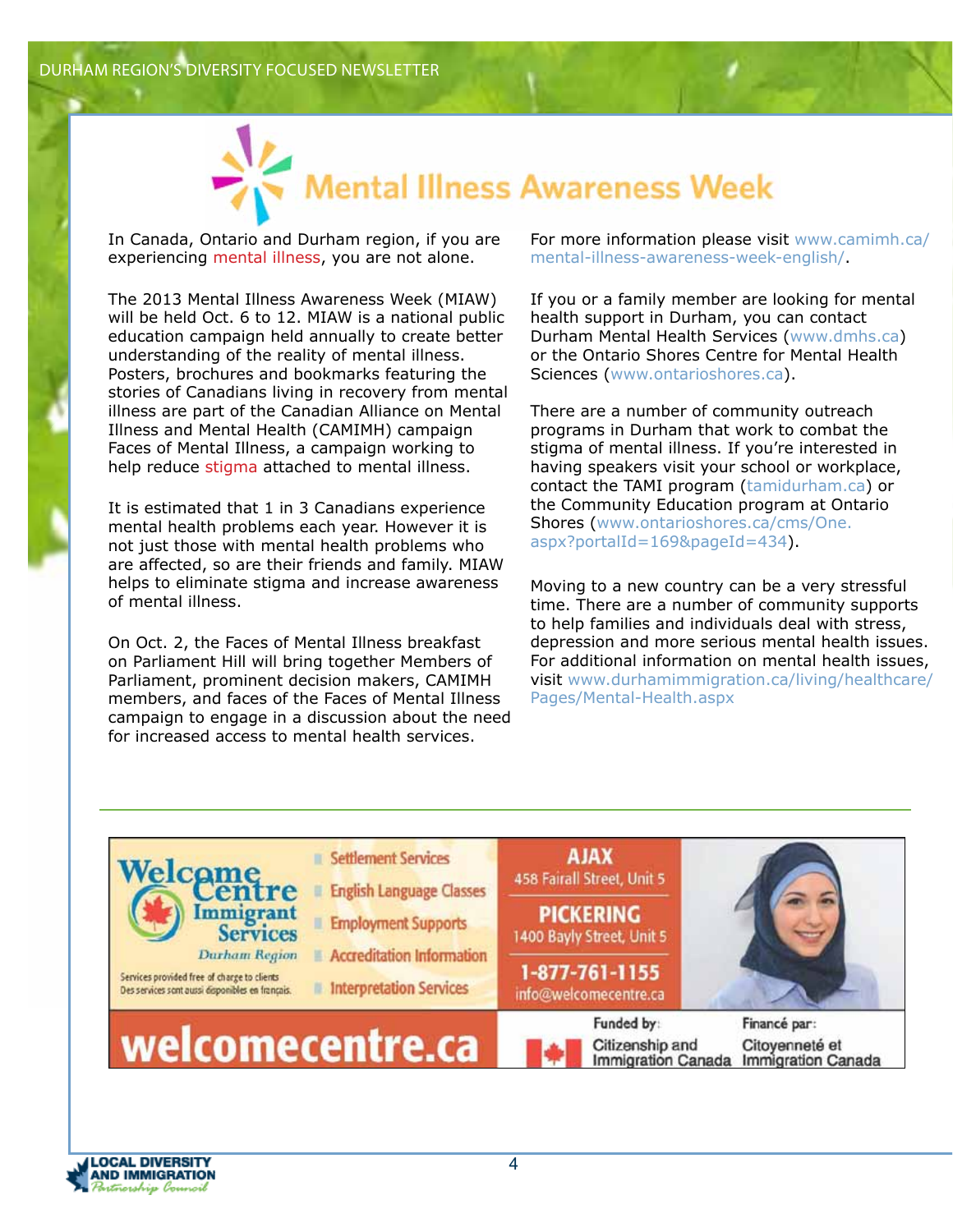#### **New to Pickering?** Get to **New to Pickering?** Get to know your community

The Groundsending you a moncomer.<br>Pickering? Need to book a room for a<br>special event? Thinking about getting in shape? Having trouble with a new  $\frac{1}{2}$  vehicular site and manufacture  $\frac{1}{2}$  and  $\frac{1}{2}$  and  $\frac{1}{2}$  and  $\frac{1}{2}$  and  $\frac{1}{2}$  and  $\frac{1}{2}$  and  $\frac{1}{2}$  and  $\frac{1}{2}$  and  $\frac{1}{2}$  and  $\frac{1}{2}$  and  $\frac{1}{2}$  and  $\frac{1}{2}$  and  $\frac{1}{2}$  an about a building permit? We can help! You are invited! Are you a newcomer to Pickering? Need to book a room for a electronic device? Wondering who to call

We want to get to know you and help you get to know your new community, at Pickering Civic Complex.

Visit Pickering City Hall, Central Library and recreation complex on batarday,<br>October 19th from 12:00 pm to 3:00 pm to learn about the services that we offer. This fun, interactive event is suitable for the whole family. And, you might even and Recreation Complex on Saturday, win an iPAD from our sponsor just by dropping in!

For details visit pickering.ca/welcome or aplaceforall.ca/yourcity.

### **Starting work early:** Building transferable skills

In Canada, it is common for young people to have jobs and work independently during high school and while attending university. Part-time work builds confidence, gives the student financial independence and most importantly gives students exposure to the real working world. The minimum age for working in Ontario is 14 for most types of work.

Entry-level jobs are the gateway to employment. Retail and service jobs are opportunities to learn time management, customer service, team work and independent decision making skills.

For students and for those new to the Canadian workplace it cannot be underestimated how many transferable skills are developed through a seemingly simple retail transaction. These skills coupled with training and education are all part of resume building that leads to employment.

Summer employment has historically been a great opportunity for both high school and college students to build skills. Competition for student jobs is high but there are many organizations that help students find jobs or even to start their own business. Keep an eye on local employment service providers, talk to school guidance counsellors, or search out oncampus job boards to see what might be out there for you.







The Citrages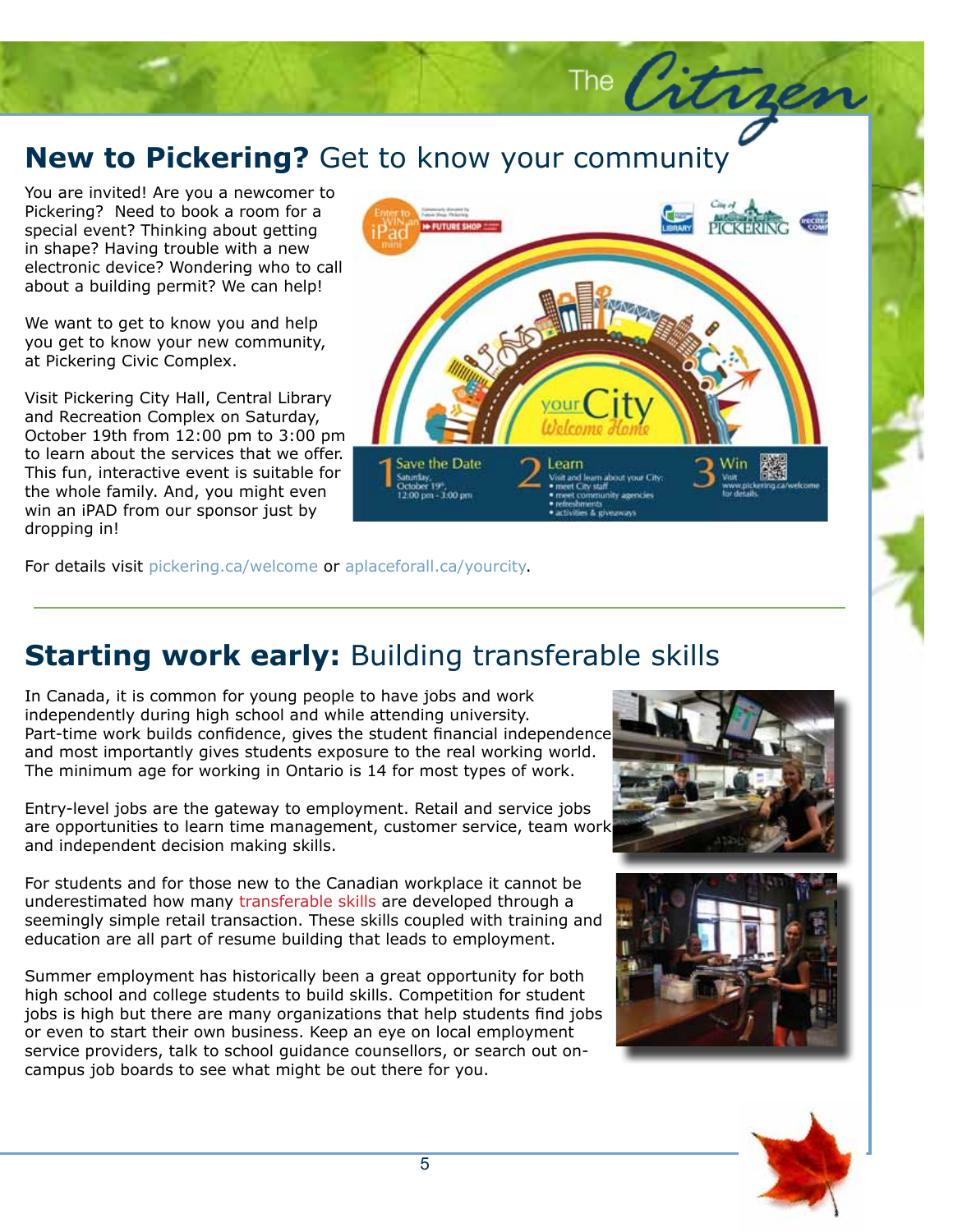### **Un Carrefour francophone vers l'emploi**

Le Centre d'Emploi Francophone de Durham (CEFD) (www.emploi.cofrd.org) est une structure financée par Emploi Ontario est gérée par le COFRD (Conseil des Organismes Francophones de la Région de Durham).

Le CEFD aide les Ontariennes et les Ontariens de la région de Durham à trouver un emploi. Nous aidons aussi les employeurs à embaucher des personnes possédant les compétences qu'ils recherchent.

Notre principale particularité est que nous sommes le seul centre d'emploi de la région de Durham qui offre des services en français. Cette particularité nous donne l'avantage d'avoir une clientèle bilingue.

Les avantages d'embaucher des personnes bilingues et d'origine variée sont nombreux pour les employeurs de la région. En effet cela permet entre autres de :

• Combler les lacunes en matière de service à la clientèle

• Accroitre les possibilités pour le commerce interprovincial et international • Atteindre les

communautés



ethniques et développer des nouveaux marchés • Démontrer la capacité de votre entreprise de servir des besoins divers

Notre centre d'emploi est un carrefour vers le succès aussi bien pour les chercheurs d'emploi que pour les employeurs.

Venez donc nous rencontrer au 57 rue Simcoe Sud, suite 2H et profitez de nos services sans frais.

> Paul Muamba Agent de développement

### **META:** Serving people with disabilities



META Vocational Services Inc. is a private, non-profit organization established in 1981.

We provide employment and vocational programs and services to individuals with disabilities or other barriers to employment living in the Durham Region and surrounding areas.

Programs at META are funded through Employment Ontario and the Ministry of Community and Social Services. All programs are offered to clients at no cost. Clients who are unemployed or underemployed may

access the Growth Opportunities Program. As a designated Ontario Disability Support Program (ODSP) 'Employment Supports' provider, clients who are accepted by ODSP for this program may choose META as their job search support agency.

Clients will meet with an Employment Counsellor to assess their needs and will work together to develop an individualized return to work action plan. We take pride in our ability to serve persons with disabilities to employment and have a caring and knowledgeable staff with expertise in the area of vocational rehabilitation. For more information, visit metavocational.com.

> Pauline Bennett Program Manager, META Vocational Services Inc

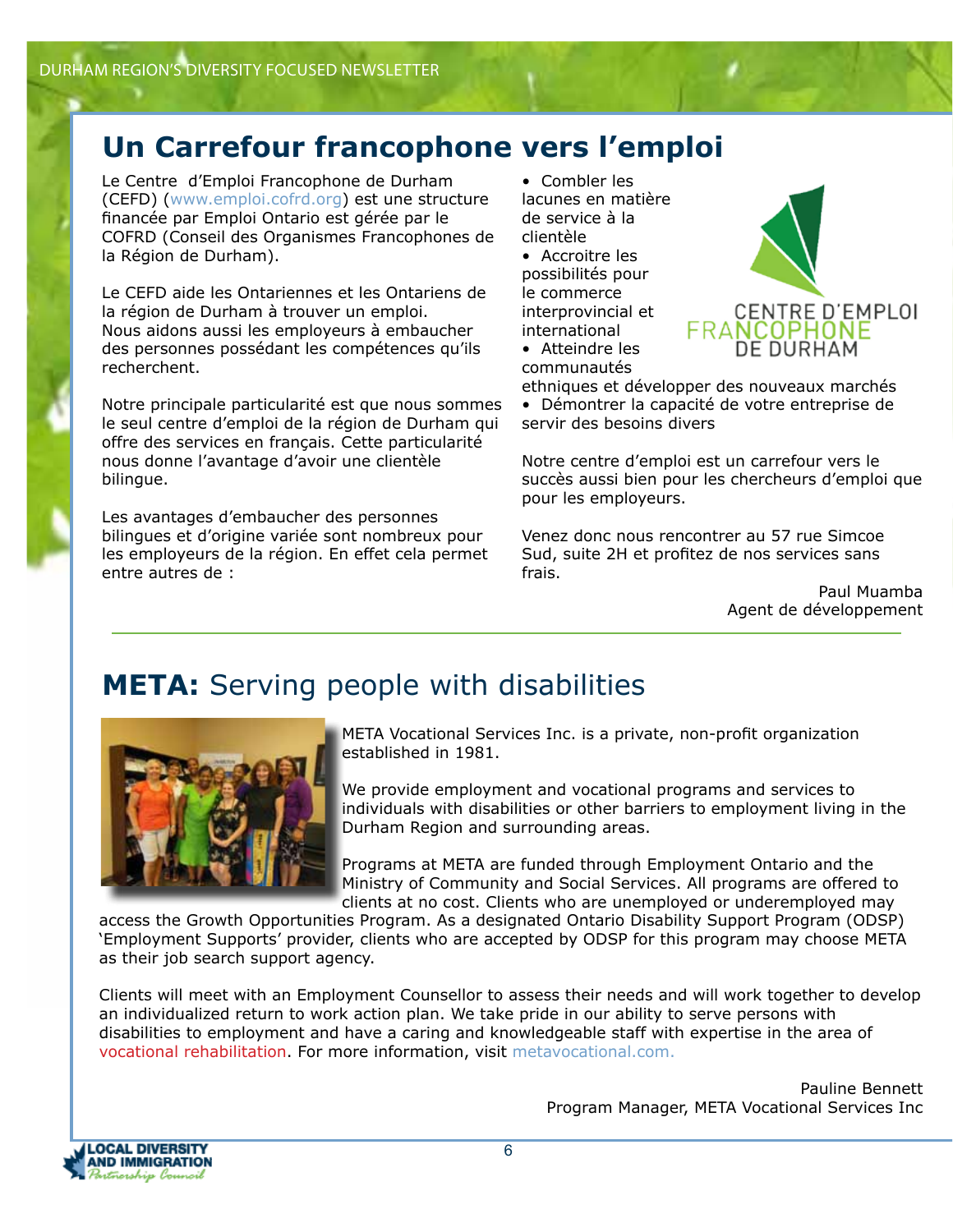### **Canadian Hearing Society:** Employment<br>Ontario service provider Ontario service provider

The Canadian Hearing Society (CHS) is a not-for-profit agency and the leading provider of services, products, and information that remove barriers to communication, advance hearing health, and promote equity for people who are culturally Deaf, oral deaf, deafened and hard of hearing. The individuals accessing the CHS Employment Services (ES) program often face huge communication, attitudinal and cultural barriers and therefore benefit from specialized supports and advocacy with employers, training institutions and other agencies to ensure culturally appropriate and accessible services.



Darren Bailey Employment Consultant

Lorem ipsum dolor sit amet, consectetuer

**CANADIAN HEARING SOCIETY** SOCIÉTÉ CANADIENNE DE L'OUÏE

#### **Durham College Community Employment** viverra consequat, leo quam molestie est, at facilisis massa leo ac nibh. Vivamus **Services:** Connecting you to your future

Whether you are an employer or job-seeker, the team at Durham College Community Employment Services can help you. These services are open to everyone. We have locations in Uxbridge, Port Perry, Beaverton, Cannington, Oshawa, Bowmanville and Port Hope and are devoted to connecting great employers with great employees!

Looking for employment? Register at our centre to have access to all of our free services including workshops, local job postings and one-on-one resume, cover letter and interview assistance. You'll also have access to computers, internet, photocopying, faxing, and telephone. If you'd like more in-depth assistance or are interested in Second Career or Ontario Self Employment Benefit (OSEB), schedule a meeting with one of our knowledgeable case managers for additional support and guidance!



The Citry

Hiring new employees? We can circulate job postings at your discretion throughout Durham region, identify and match appropriate candidates, and facilitate work placements including job tests and hires, while potentially offering incentives to assist you with training costs – all for free!

Visit employmenthelp.ca for more information on our services, hours and locations and to see some of our current job postings! Your job is out therewe'll help you find it!

> Danielle McIntyre Employment Advisor, Durham College

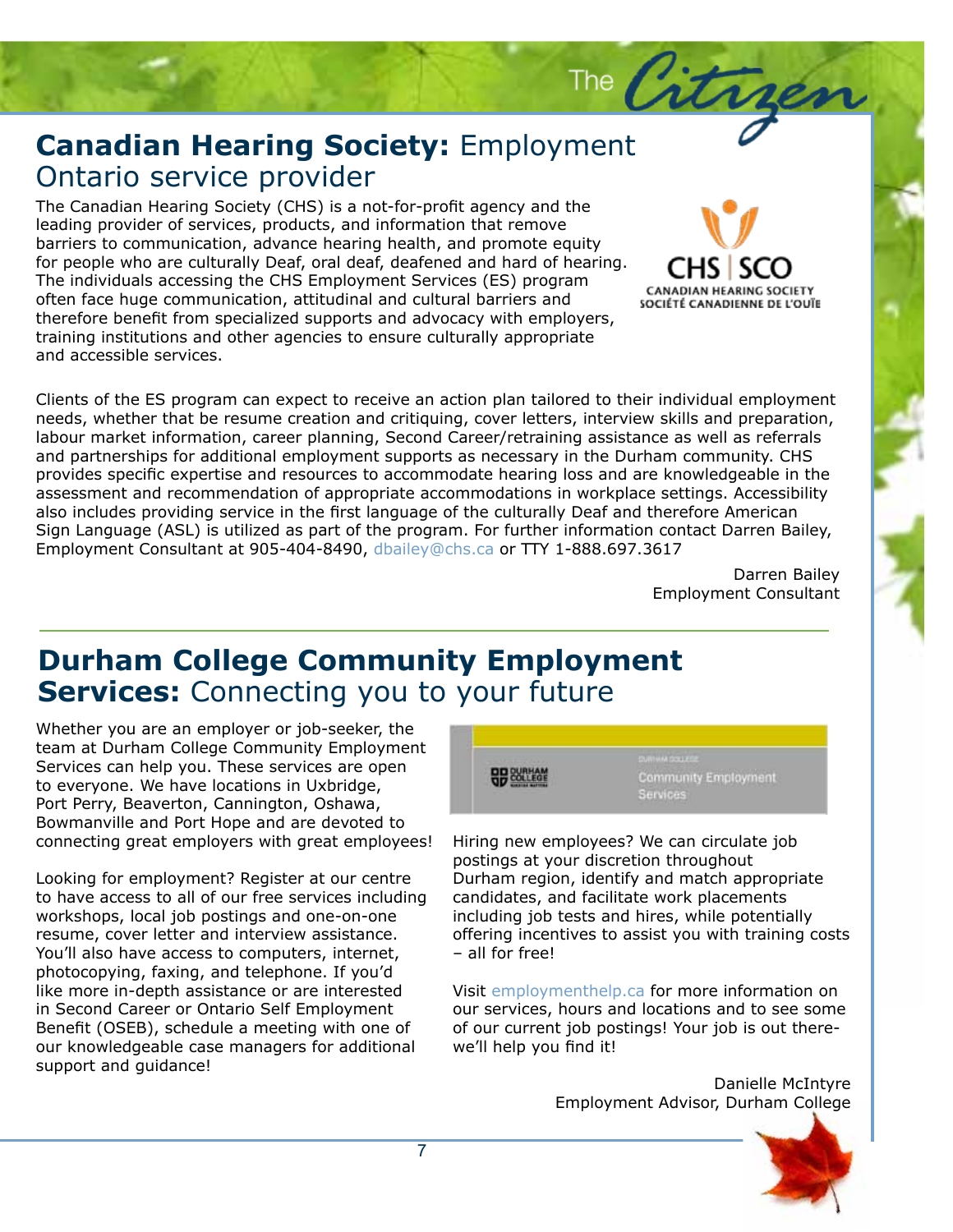#### **Improving settlement outcomes:**  Employment fraud awareness

Do you want to make \$1,000 a day working from home? Does it sound too good to be true? How many times have you read an email, a message on the side of the road or an ad posted offering easy money?

Criminals target people who desperately need more money. Unfortunately, some new immigrants to Canada are included in this group. One scam that we deal with continually is the secret shopper scam. The criminal gets you to sign up online and then you receive a cheque in the mail. You cash the cheque and spend a percentage on purchases at area big box stores and then send the remainder back to your so-called employer through Western Union. Of course, the cheques are fake and the victim then owes the full amount to their bank. This often results in the bank terminating their banking relationship with the victim which causes a ripple effect as the victim then may experience difficulty opening a new account at a new bank because of the fraudulent cheque deposit.

Anyone sending you a cheque from an online interaction of any kind should alert you to a possible fraud. We encourage potential victims to take that cheque to the bank and confirm it's legitimate. To be extra careful, wait until the cheque officially clears. Even if the bank teller says the cheque is fine, you are still responsible if the teller was wrong.

Another employment scam is the temporary worker scam which is often run by criminals from the same ethnic group as the new immigrant.

Criminals offer regular temporary work doing various jobs but then charge a fee to 'train' the new immigrant and once they start working take an unfair percentage of their income. Often the criminals will pay cash to avoid taxes, which encourages the new immigrant to evade taxes



as well. In Canada, a legitimate employment agency doesn't take money from the temporary worker; they get their money from the company requesting the workers.

Unfortunately, there are criminals who take advantage of new immigrants to our country. If it sounds too good to be true, it is usually some form of a scam. If you think you have been a victim of a fraud or require information to avoid being a victim of fraud, please do not hesitate to call us or visit one of our local Police offices across the region. For more information, please visit our website at www.drps.ca.

> Inspector Bruce Townley Durham Regional Police Service Co-Chair of the Chief's Diversity Advisory Committee (DAC)

### **Durham Immigration Portal: What's new?**

In response to discussions with community partners a number of new sections have been added to the Durham Immigration Portal (www.durhamimmigration.ca) and some major edits have been made to other sections. The new sections are on children and youth, health, the LGBTQ community, Canadian Citizenship, and seniors. This new information provides an overview of key topic areas with links to community service providers and resources for detailed information and programs. You are encouraged to explore these new sections and as always, send any comments or suggestions to immigrationportal@durham.ca.

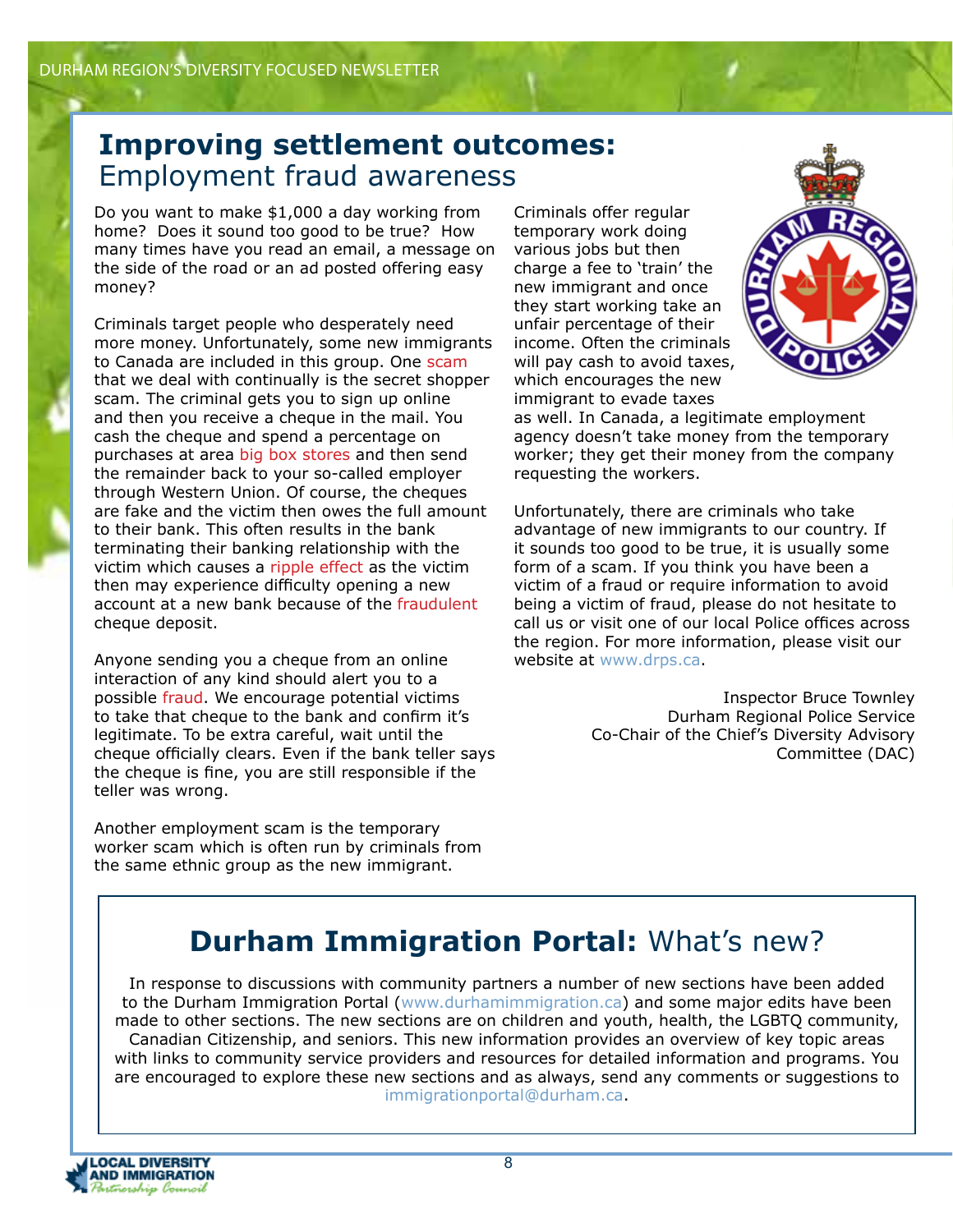### Footprints 4 Autism: Vo<br>families living with autism **Footprints 4 Autism:** Volunteers needed to support

If you are new to Canada or just to Durham region, you may be struggling to locate local, affordable respite care for your child who is diagnosed with autism. FOOTPRINTS 4 Autism is a respite aay program for families with emiaren, agea 15 years and anaer, who have been diagnosed with Autism Spectrum Disorder (ASD). Programs are offered in Pickering and Whitby. If you are new to Canada or just to Durham region, you may be day program for families with children, aged 13 years and under,



The  $\beta$ 

A volunteer-staffed respite program, FOOTPRINTS 4 Autism provides respite care in a safe and happy environment. Volunteers have a range of linguistic abilities including Arabic, Tamil, Mandarin, and French. The program uses the Picture Education Communication System (PECS) to communicate with those who have immed language skills. Children participate in a variety of activities in a caring and socially engaging environment. FOOTPRINTS 4 Autism gives families a very precious gift – the gift of time.  $\frac{1}{2}$ to communicate with those who have limited language skills. Children participate in a variety of

Both FOOTPRINTS 4 Autism locations have volunteer opportunities available for people aged 16<br>years and older. If you have a teen needing to complete high school community hours, or if you<br>are looking for same bands on arac the diagnosed mention, years and older. If you have a teen needing to complete high school community hours, or if you are looking for some hands-on, practical experience working with children diagnosed with ASD, FOOTPRINTS 4 Autism may be the volunteer opportunity for you.

For more information, visit www.footprints4autism.org or call 905-420-0388.

Heather Johnson Footprints 4 Autism

#### **New to Canada?** Cool, refreshing water straight from the tap!

Durham Region, and all of Ontario, is home to some of the best tap water in the world. Durham's tap water is clean, safe and reliable.

About 95 per cent of Durham's municipal tap water comes from Lake Ontario. The rest comes from underground sources and Lake Simcoe. The water is processed through a sophisticated system and is tested daily to ensure it is safe to drink. Durham's municipal water plants are continuously monitored by the Ontario Ministry of the Environment and Regional staff.

A secure, clean supply of water is one of the many benefits of living in Ontario, and did you know that drinking tap water also saves you money? A typical 355-millilitre bottled water costs, on average, \$2 from a vending

machine. Municipal water from a tap in Durham Region is delivered at only a fraction of that price: less than one cent per litre.

Choosing tap water over bottled water is also good for the environment. By choosing a reusable glass or plastic container filled with tap water instead of commercial bottled water, you're helping the environment by saving natural resources.

The Region of Durham produces annual water quality reports. To view these reports, visit www.durham.ca, request a copy by email at works@durham.ca or call 905-668-7711 ext. 3488.

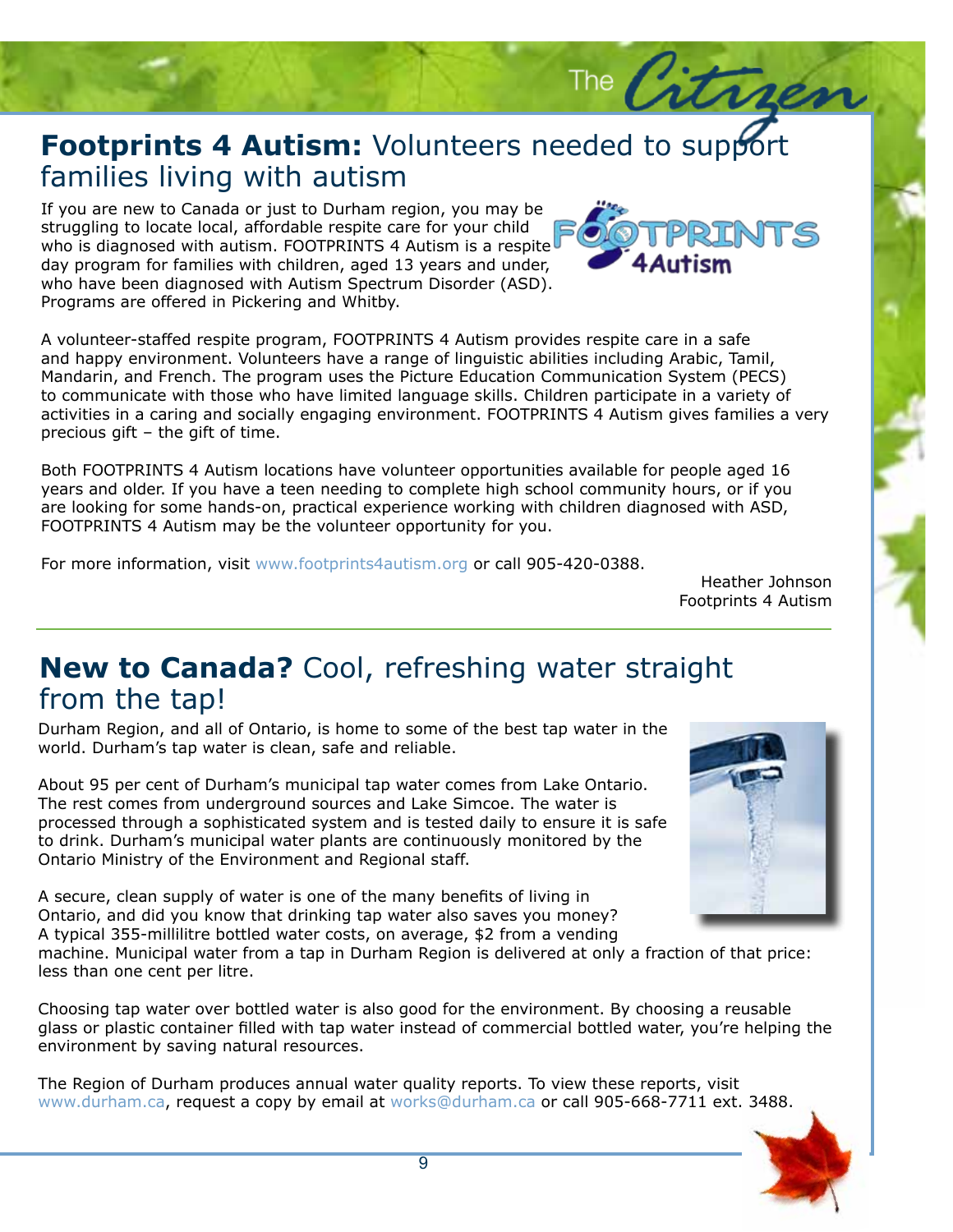#### **New to Durham?** Preparing yourself for an emergency

Ontario is fortunate to experience four seasons of weather but each season can present different types of severe weather. Weather can change quickly and with little warning - temperatures above and below freezing, lightning, strong winds/ tornados, heavy precipitation.

In Durham, at both the municipal and Regional levels, there are plans in place to keep you and your family safe during an emergency.

#### **Severe weather watch versus warning**

**Watch:** monitoring as conditions are present to make severe weather possible **Warning:** a high probability severe weather will happen soon Severe weather is not the only type of emergency Durham could face. Other examples include chemical spills, train derailments, flooding, power outages, explosions, etc.

#### **Personal preparedness for emergencies**

- Create a family emergency plan
- Monitor the news for weather reports and incidents in your area
- Keep several days medication on hand
- Learn how and when to take shelter (in basement or a closet during tornados, away from windows etc.)
- Shelter in place stay indoors, close all windows and doors, shut off ventilation systems (e.g. furnace, air conditioner)
- Include your pets in personal preparedness
- Know your neighbourhood

For more personal preparedness information contact the Durham Emergency Management Office at 1-800-372-1102 or www.durham.ca/demo or visit your local municipal website.

#### **GLOSSARY**

**Big box stores** – Large suburban stores that typically sell one type of item (e.g. electronics) or other large retailers (e.g. Costco or Walmart).

**Fraud / fraudulent** – An intentional act to criminally deceive or trick someone, usually for financial gain.

**Employment Ontario** – The arm of the Ontario Ministry of Training, Colleges and Universities that funds community organizations to deliver employment programs.

**Mental illness** – An illness that affects the cognition or behaviour of an individual.

**Ripple effect** – Literally, this is what happens when a stone is dropped in a pool of water, successive bands of waves move outward from where the stone went into the water; used

figuratively this refers to the ongoing effects of an action.

**Scam** – Slang term for a fraud or criminal activity meant to deceive or trick someone usually for money.

**Stigma** – Negative thoughts associated with something or someone usually based on incorrect stereotypes.

**Transferable skills** – Skills learned in one situation that can be taken and applied in another situation.

**Vocational rehabilitation** – Training that allows a person living with disabilities to get the skills that they need to apply and get employment.



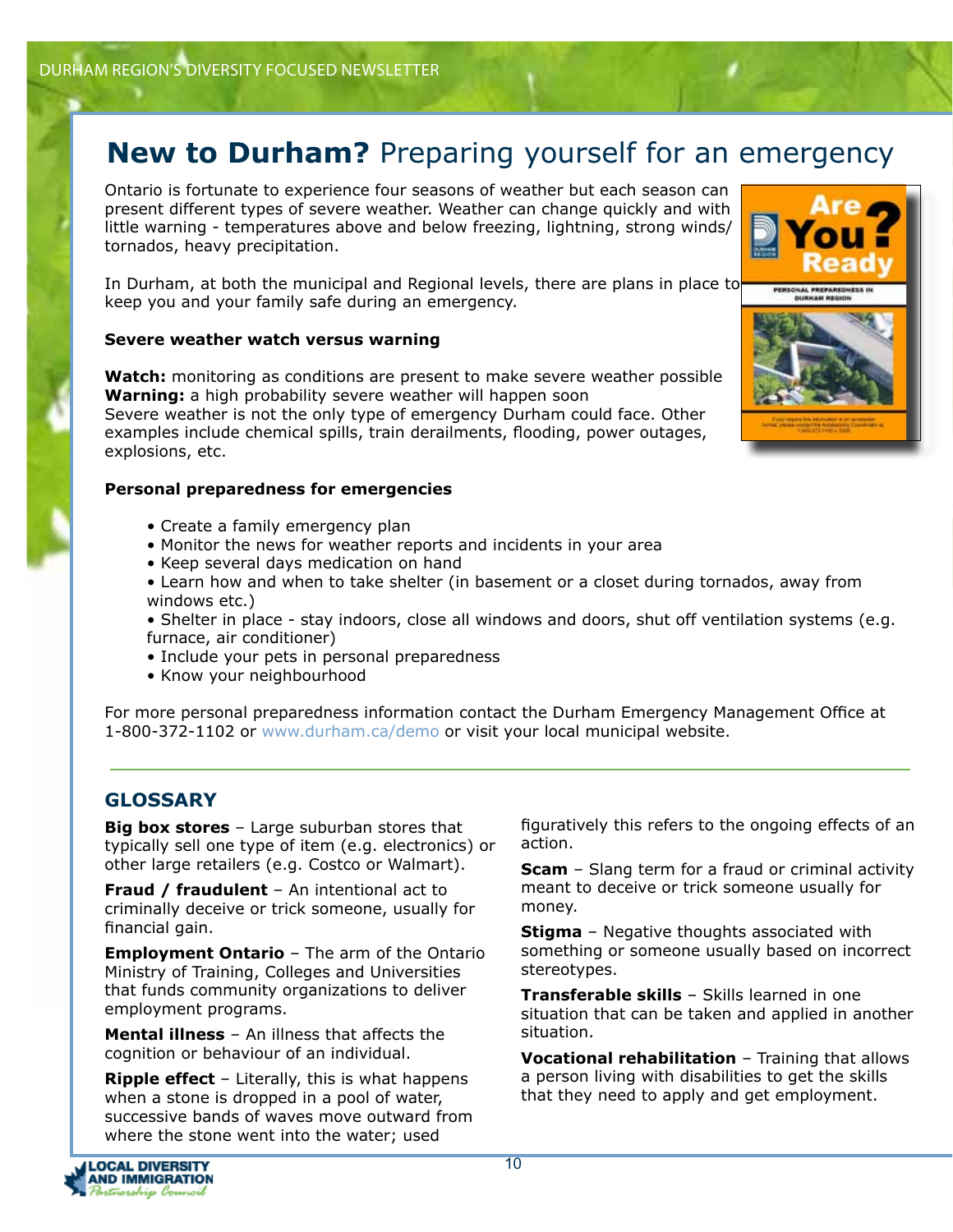

#### $\mathsf{P}_{\mathsf{A}}$  in  $\mathsf{P}$  . Although sample  $\mathsf{P}$ The LDIPC is recruiting!

The Local Diversity and Immigration Partnership Council's primary purpose is to act as a community advisory body lending direction to the development and execution of a Diversity and Immigration Community Plan for Durham region that will improve the settlement and integration experience of Durham residents.

Members of the Local Diversity and Immigration Partnership Council (LDIPC) are drawn from diverse sectors of the community representing agencies, school boards, faith groups, local business groups and the Region. It is recognized that any one member of the LDIPC can and should, when possible, represent more than one sector or organization. Members who can speak on behalf of a number of stakeholders and represent the broadest range of interests and voices are deemed key for the LDIPC. The LIDPC is seeking institutional and civic leaderships with a capacity to influence process and change.

The LDIPC is currently recruiting for four members from the following sectors:

- Community Member-at-Large
	- Faith
	- Francophone
	- Business / Chamber of Commerce

#### **Application Process**

Please send a letter detailing your interest in becoming a member of the LDIPC. Please ensure that your letter includes the following:

- Full name
- Municipality in which you live
- Organizational affiliations if any

In addition, please answer the following questions (maximum 250 word response for each):

- Why you are interested in becoming a member of the LDIPC?
- How you think you can contribute to the work of the LDIPC?
- Which sectors do you represent and how do you influence them?

#### **Applications are due at noon on Tuesday, October 15, 2013.**

Applications should be emailed to *ldipc@durham.ca.* If you do not have access to email, please send your application to the following address:

Local Diversity & Immigration Partnership Council c/o Audrey Andrews 605 Rossland Rd. E. P.O. Box 623 Whitby, ON L1N 6A3